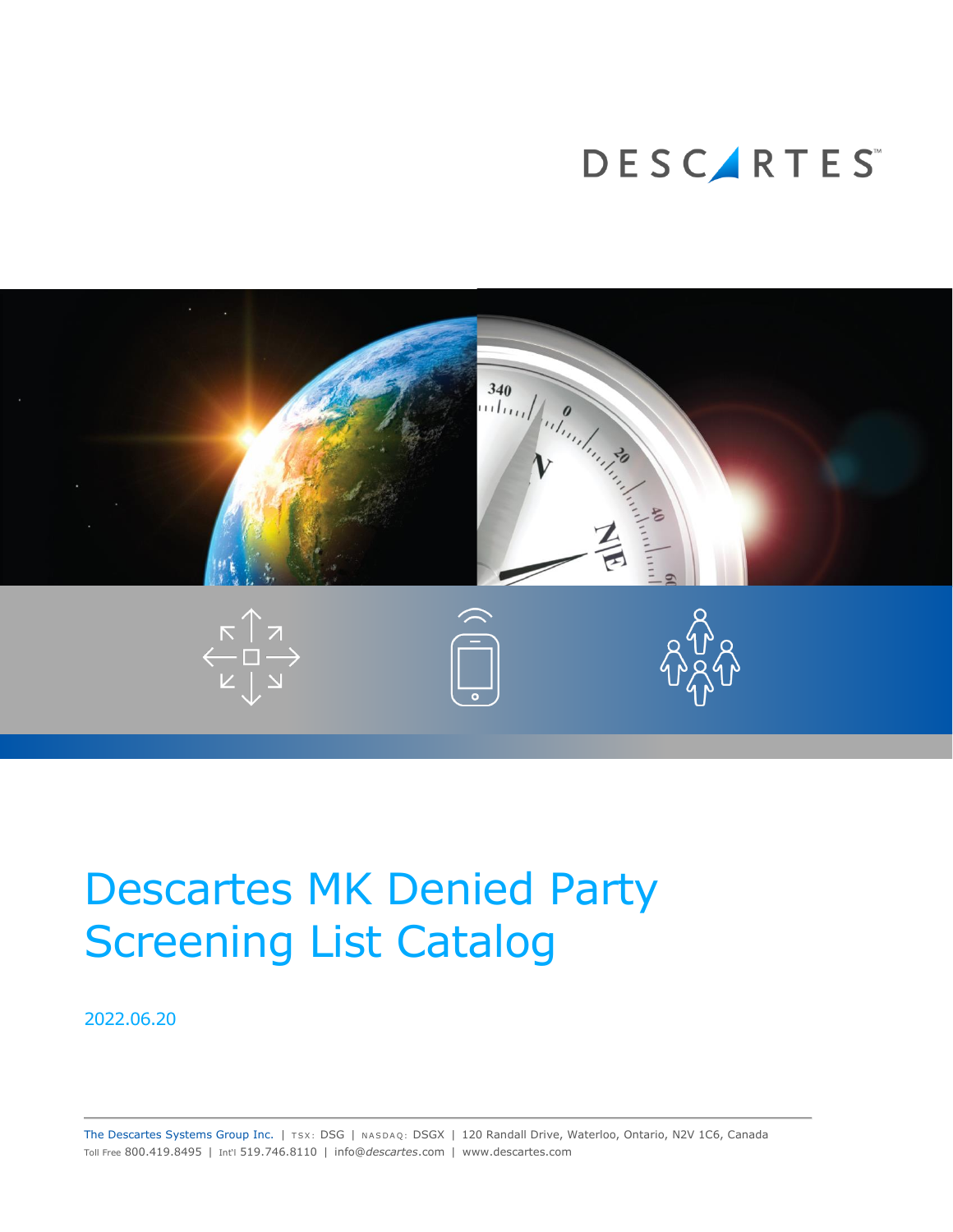The Descartes Standard Package is comprised of over 50 denied party lists determined by Descartes to be the best practice to screen against for customers of all industries. The Standard List includes lists published by the **United States, United Nations, European Union, United Kingdom, Germany and Japan**. The Standard List is included with any Descartes product offering option.

**Link to Current List Offerings:** [https://www.descartes.com/documents/descartes-mk](https://www.descartes.com/documents/descartes-mk-denied-party-screening-list-offerings)[denied-party-screening-list-offerings](https://www.descartes.com/documents/descartes-mk-denied-party-screening-list-offerings)

### **Department of Treasury (OFAC):**

**OFAC SDN Lists (20+ Countries):** As part of its enforcement efforts, OFAC publishes a list of individuals and companies owned or controlled by, or acting for or on behalf of, targeted countries. It also lists individuals, groups, and entities, such as terrorists and narcotics traffickers designated under programs that are not country-specific. Collectively, such individuals and companies are called "Specially Designated Nationals" or "SDNs." Their assets are blocked and U.S. persons are generally prohibited from dealing with them.

**OFAC Consolidated List:** In order to make it easier to comply with OFAC's sanctions regulations, the office is now offering all of its non-SDN sanctions lists in a consolidated set of data files "the Consolidated Sanctions List". These consolidated files comply with all OFAC's existing data standards. In the future, if OFAC creates a new non-SDN style list, the office will add the new data associated with that list to these consolidated data files if appropriate. While the consolidated sanctions list data files are not part of OFAC's list of Specially Designated Nationals and Blocked Persons "the SDN List," the records in these consolidated files may also appear on the SDN List.

#### **United Nations:**

**UN Security Council Sanctions (UNS):** Security Council sanctions have taken a number of different forms, in pursuit of a variety of goals. The measures have ranged from comprehensive economic and trade sanctions to more targeted measures such as arms embargoes, travel bans, and financial or commodity restrictions. The Security Council has applied sanctions to support peaceful transitions, deter non-constitutional changes, constrain terrorism, protect human rights and promote non-proliferation.

**White House Executive Orders (EXECO):** The President of the United States manages the operations of the Executive branch of Government through Executive orders. After the President signs an Executive order, the White House sends it to the Office of the Federal Register (OFR).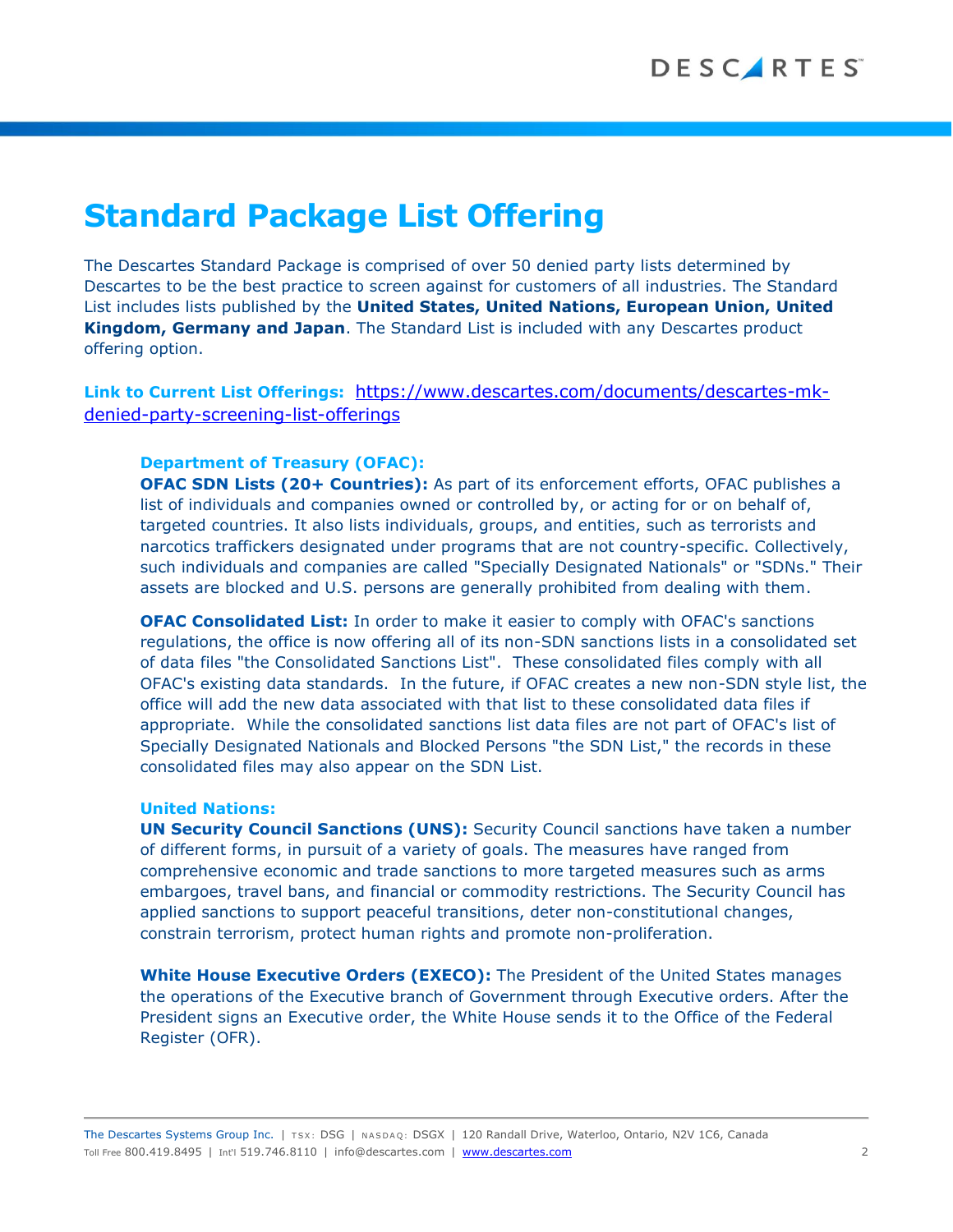### **Department of Commerce (BIS):**

**Entity List (ERL)**: The Entity List identifies foreign parties that are prohibited from receiving some or all items subject to the EAR unless the exporter secures a license. These parties present a greater risk of diversion to weapons of mass destruction (WMD) programs, terrorism, or other activities contrary to U.S. national security and/or foreign policy interests. By publicly listing such parties, the Entity List is an important tool to prevent unauthorized trade in items subject to the EAR.

**Unverified List (RFC):** A list of parties whose bona fides BIS has been unable to verify. No license exceptions may be used for exports, reexports, or transfers (in-country) to Unverified parties. A statement must be obtained from such parties prior to shipping items not subject to a license requirement.

**Denied Persons List (TDO):** A list of individuals and entities that have been denied export privileges. Any dealings with a party on this list that would violate the terms of its denial order are prohibited.

**Military End User List (MEULC):** The list contains Chinese, Russian and Venezuelan entities that are known to have military end uses for their products and are subject to EAR license requirements.

**Military-Intelligence End User List (MIEU):** The list contains Chinese, Iranian, North Korean, Russian, Syrian & Venezuelan entities that are known to have military-intelligence end uses for their products and are subject to EAR license requirements.

### **Department of State (DOS):**

**CAATSA Section 231 List (231RU):** These Department of State sanctions actions are the result of United States' implementation of Title II of CAATSA, which Congress passed in response to Russia's aggression in Ukraine, annexation of Crimea, cyber intrusions and attacks, interference in the 2016 elections, and other malign activities.

**Chemical Biological Weapons Concerns (CBW):** AVC's Office of Chemical and Biological Weapons Affairs (AVC/CBW) serves as the lead within the Department of State to promote the global ban on chemical weapons as embodied in the Chemical Weapons Convention (CWC).

**Cuba Prohibited Accommodations List (CPALS):** The US Department of State formally announced this list as part of the Cuban Assets Control Regulations. The list contains entities owned by the following groups: The Cuban Government, prohibited government officials and their close relatives, members of the Cuban Communist Party and their close relatives.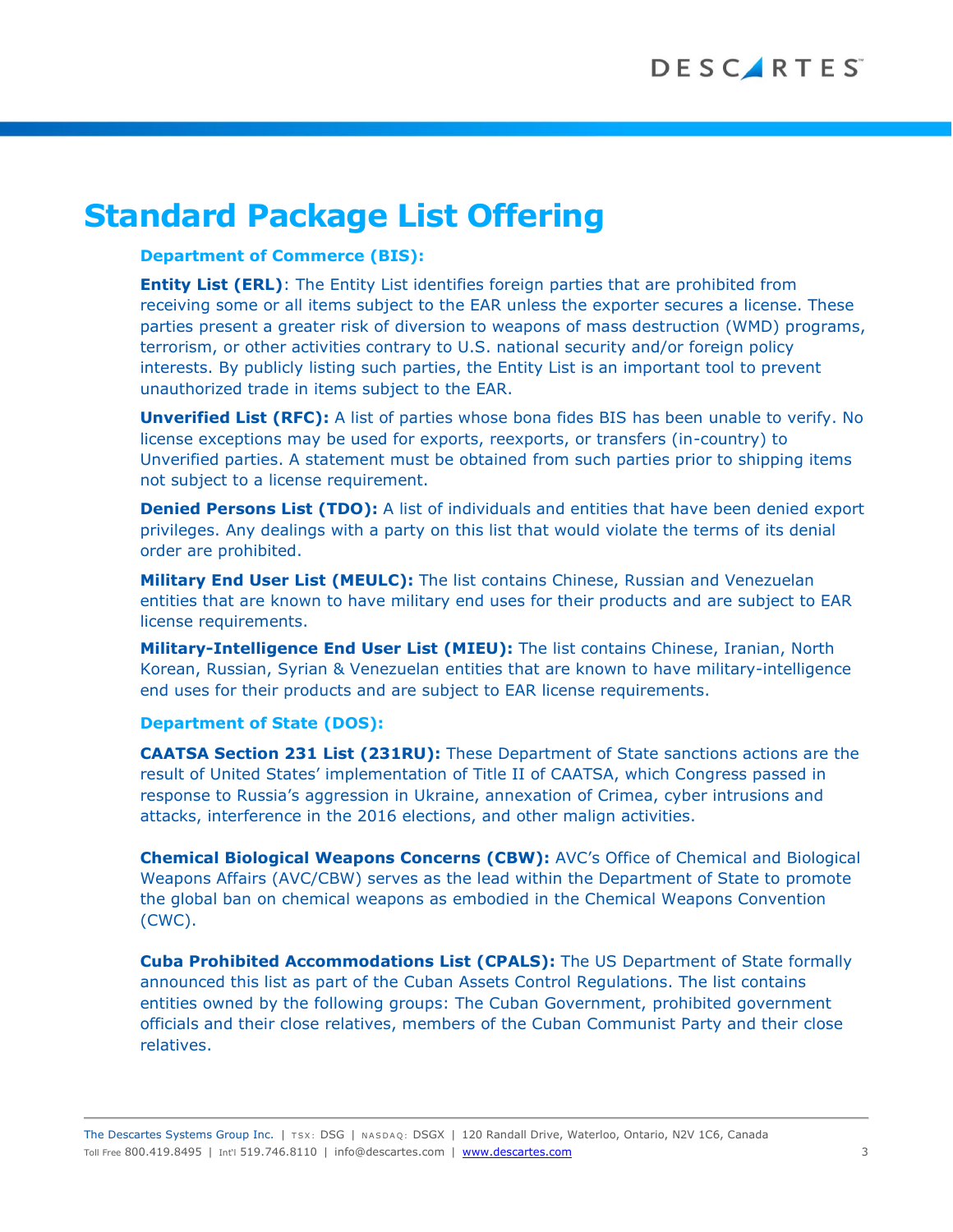#### **Department of State (DOS):**

**DOS Debarred Parties (DOS):** On April 25, 2018, the U.S. Department of State published a Federal Register notice of 168 persons and entities who have been statutorily debarred for convictions of violating, or conspiring to violate, the Arms Export Control Act.

**DOS Cuba Restricted List (DOSCU):** In accordance with the June 2017 National Security Presidential Memorandum-5, "Strengthening the Policy of the United States Toward Cuba," the U.S. government generally prohibits direct financial transactions with listed entities and sub-entities because they would disproportionately benefit the Cuban military, intelligence, and security services or personnel at the expense of the Cuban people or private enterprise in Cuba.

**DOS China (DOSCN):** This list contains entities on stock indices from organizations such as MSCI, FTSE and the New York Stock Exchange (NYSE). These entities are affiliated with restricted companies on the BIS Entity list or the Department of Defense Military List.

The Department of State published the list in order to limit the possibility of US investment into Chinese companies that pose a risk to US national security or counteract US objectives.

**Designated Terrorist Organizations (DTO):** It is unlawful for a person in the United States or subject to the jurisdiction of the United States to knowingly provide "material support or resources" to a designated Foreign Terrorist Organization (FTO). (The term "material support or resources" is defined in 18 U.S.C. § 2339A(b)(1) as " any property, tangible or intangible, or service, including currency or monetary instruments or financial securities, financial services, lodging, training, expert advice or assistance, safehouses, false documentation or identification, communications equipment, facilities, weapons, lethal substances, explosives, personnel (1 or more individuals who maybe or include oneself), and transportation, except medicine or religious materials.

**Iran, North Korea, and Syria Nonproliferation Act Sanctions (INKSA):** The Iran, North Korea, and Syria Nonproliferation Act authorizes the United States to impose sanctions against foreign individuals, private entities, and governments that engage in proliferation activities.

**Iran Non-Proliferation Act (INPA):** The Iran Nonproliferation Act of 2000 was signed into law on March 14, 2000. The act authorizes the President of the United States to take punitive action against individuals or organizations known to be providing material aid to weapons of mass destruction programs in Iran.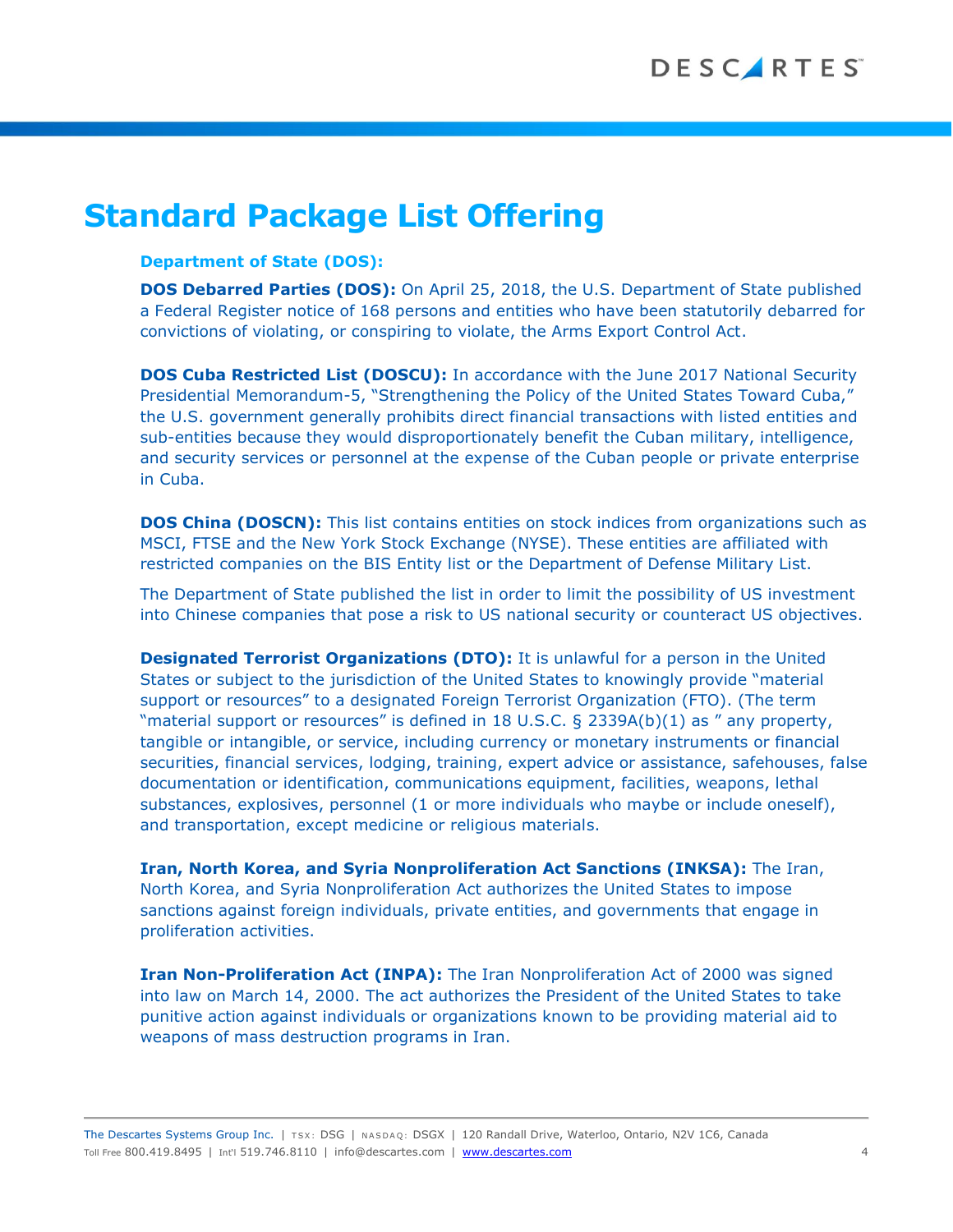**Iran Sanctions Act (ISA):** The Department of State's Office of Economic Sanctions Policy and Implementation is responsible for enforcing and implementing a number of U.S. sanctions programs that restrict access to the United States for companies that engage in certain commercial activities in Iran.

**Transfer of Lethal Military Equipment (LME):** Mandatory sanctions restricting the provision of foreign assistance to any foreign government that has provided "lethal military equipment" to a country whose government is a state sponsor of terrorism.

**Missile Technology Concerns (MT):** Two missile sanctions laws, the Arms Export Control Act and the Export Administration Act, prohibit the transfers of missile equipment or technology by foreign persons, and provide legal authority to the President to place sanctions on offending entities.

#### **Department of Homeland Security (DHS):**

**Uyghur Forced Labor Entity List (UFLEL):** The UFLPA Entity List was developed by the FLETF and was published on June 21, 2022. Merchandise imported by entities identified by the FLETF on the UFLPA Entity List will also be subject to the rebuttable presumption on or after June 21, 2022.

#### **European Union:**

**EU Sanctions (EUS)**: In its policy, the European Union intervenes when necessary to prevent conflict or in response to emerging or actual crises. In certain cases, EU intervention can take the form of restrictive measures or 'sanctions'. The application of financial sanctions and more precisely the freezing of assets constitutes an obligation for both the public and private sector. In this regard, a particular responsibility falls on credit and financial institutions, since they are involved in the bulk of financial transfers. This list is also available with original language data.

#### **Japan:**

**Japanese Proliferations Concerns (JPC):** There has been, in particular, increasing concern regarding the development, usage, and proliferation of weapons of mass destruction (WMDs) by international terrorist organizations since the 9.11 attacks in 2001. Furthermore, in view of increasing international awareness over environmental issues, it is necessary for Japan to continue ongoing appropriate measures in trade control.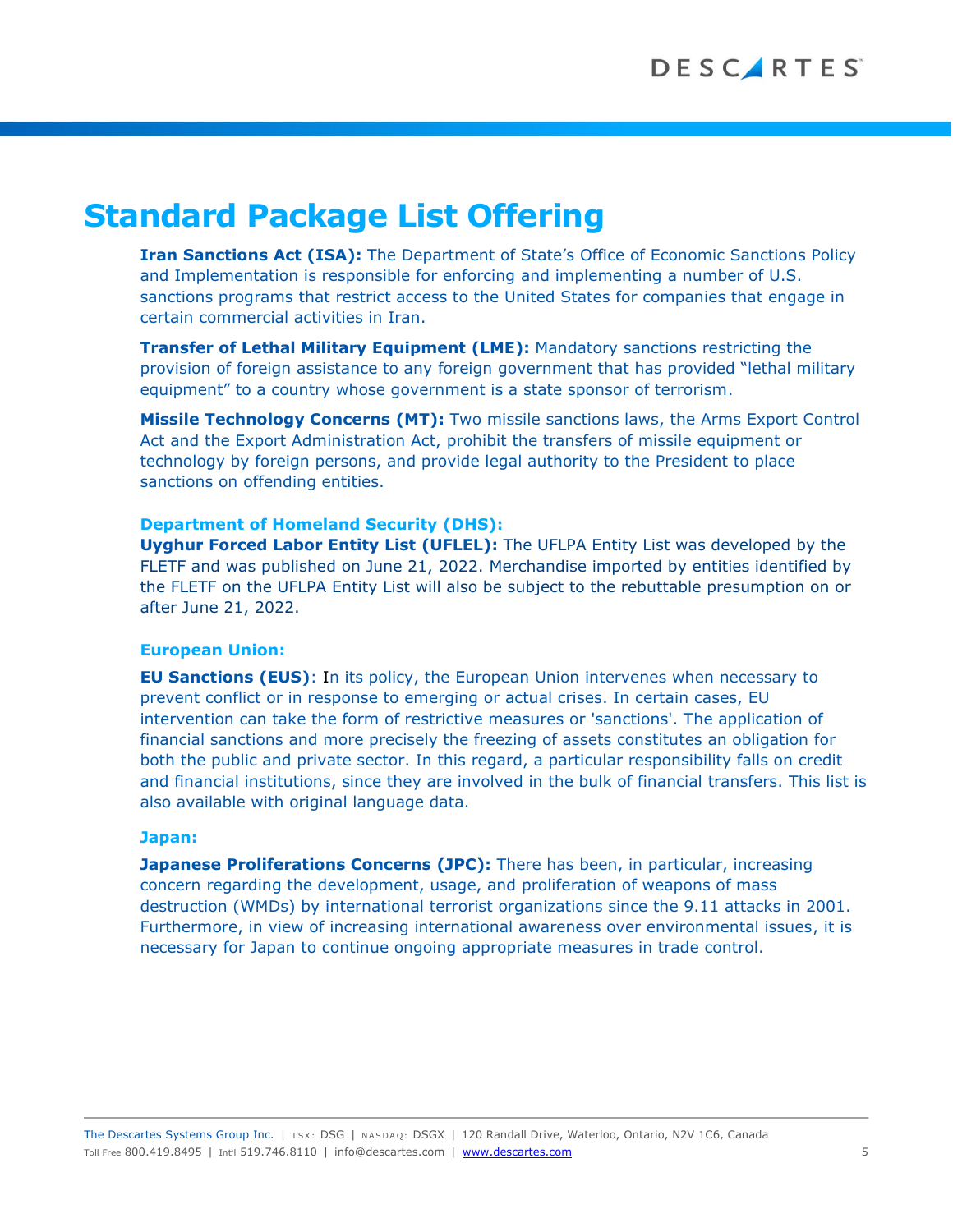# **Core Premium List Offering**

The Descartes Core Premium Package is commonly recommended for companies conducting global business operations as well as companies working with US Government contracts.

**Australian Consolidated List (ACL):** The Consolidated List is a list of all persons and entities who are subject to targeted financial sanctions under Australian sanctions law. Those listed may be Australian citizens, foreign nationals, or residents in Australia or overseas.

Companies are responsible for undertaking the due diligence checks necessary to ensure the persons or entities connected with their proposed activity are not subject to targeted financial sanctions.

**Bank of England Financial Sanctions (BOE):** The consolidated list includes all designated persons subject to financial sanctions under UK legislation. This includes sanctions from multiple UK programs including: OFSI, HM Treasury, Human Rights, Ukraine and any post-Brexit sanction programs.

**Canadian Restricted Entities (CTL):** This is a consolidated list of Canadian sanctions coming from the following programs: Canada Criminal Code, Public Safety Canada, Anti-Terrorism Act, CFPOA, FACFOA, JVCFOA, Public Works and Government Services of Canada & SEMA.

**FBI Most Wanted List (FBI):** The FBI Most Wanted List is a compilation of individuals wanted by the FBI for connection to crimes relating to Terrorism, Counterintelligence, Cyber Crime, Public Corruption, Civil Rights, Organized Crime, White-Collar Crime, Violent Crime or WMD.

**GSA Debarred Bidders List (GSA):** The suspension & debarment process protects the US federal government from fraud, waste and abuse by using a number of tools to avoid doing business with non-responsible contractors. Suspensions, Proposals for Debarment, and Debarments are the most widely known tools as these actions are visible to the public via SAM (formerly EPLS).

**Swiss Restricted List (SECO):** The Swiss Confederation can take coercive measures to enforce sanctions that have been decided by the United Nations, the Organization for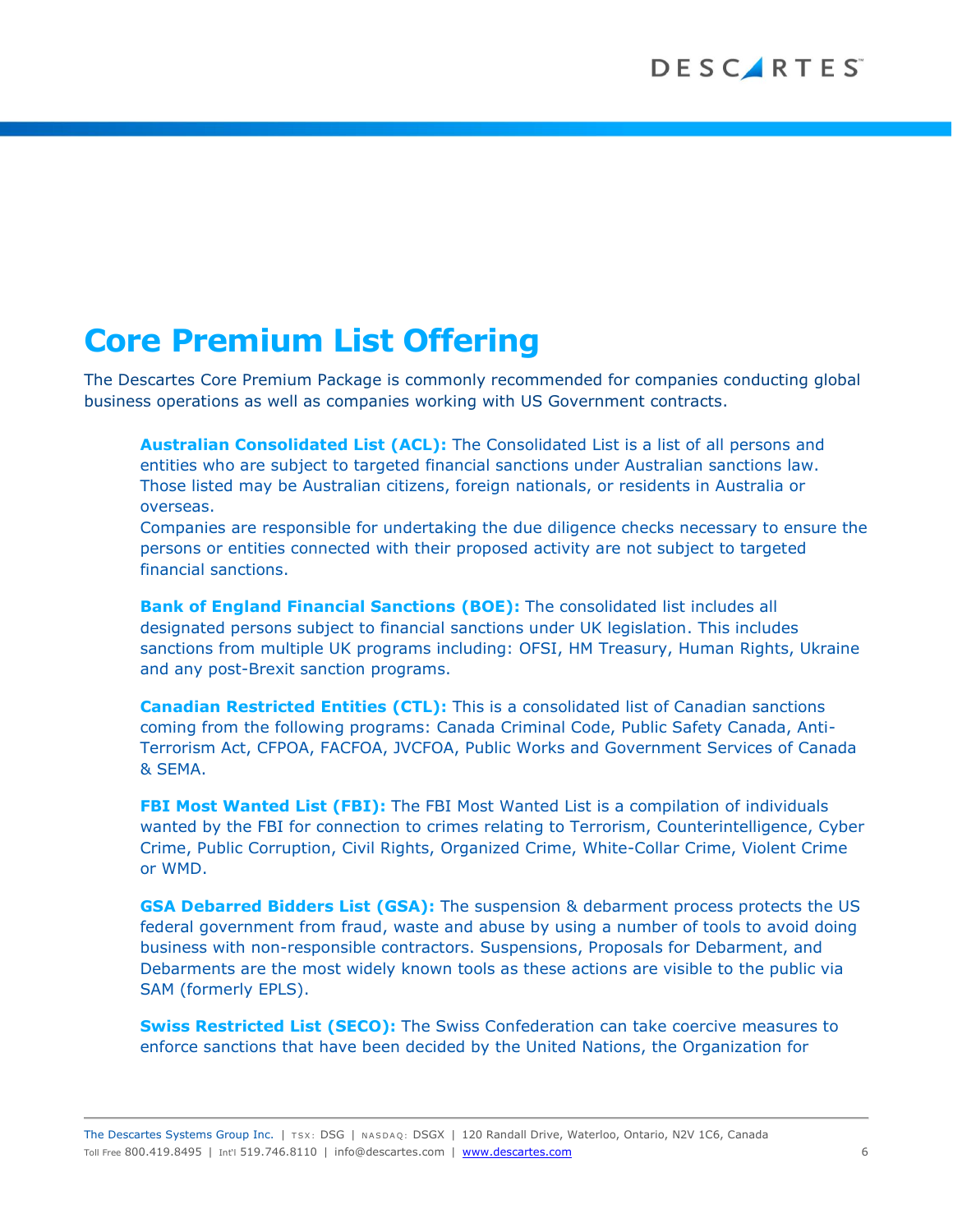Security and Cooperation in Europe or by Switzerland's most important trading partners and that serve to comply with international law, in particular respect for human rights.

**World Bank Debarred/Ineligible Firms (WB) :** The firms and individuals listed in the list are ineligible to be awarded a World Bank financed contract for the periods indicated because they have been sanctioned under the Bank's fraud and corruption policy.

### **Anti Bribery & Corruption Package**

The Descartes Anti Bribery & Corruption package contains three lists catered to companies performing financial transactions and want to ensure the transactions are not contributing to bribery of government officials.

**Politically Exposed Persons (PEP):** A list of over 50,000 domestic and international government officials, including individuals holding local, state, diplomatic or federal positions. The PEP list also includes additional relationships such as direct family members as provided by the government.

**Politically Exposed Persons Russia (PEPRU):** A list of individuals known to have personal ties and relationships to Vladimir Putin and his administration.

**Foreign Corrupt Policy Act Related Enforcements (FCPA):** Since 1977, the anti-bribery provisions of the FCPA have applied to all U.S. persons and certain foreign issuers of securities. With the enactment of certain amendments in 1998, the anti-bribery provisions of the FCPA now also apply to foreign firms and persons who cause, directly or through agents, an act in furtherance of such a corrupt payment to take place within the territory of the United States. The enforcement list includes entities charged of violating the FCPA as set forth by the Department of Justice and Securities and Exchange Commission.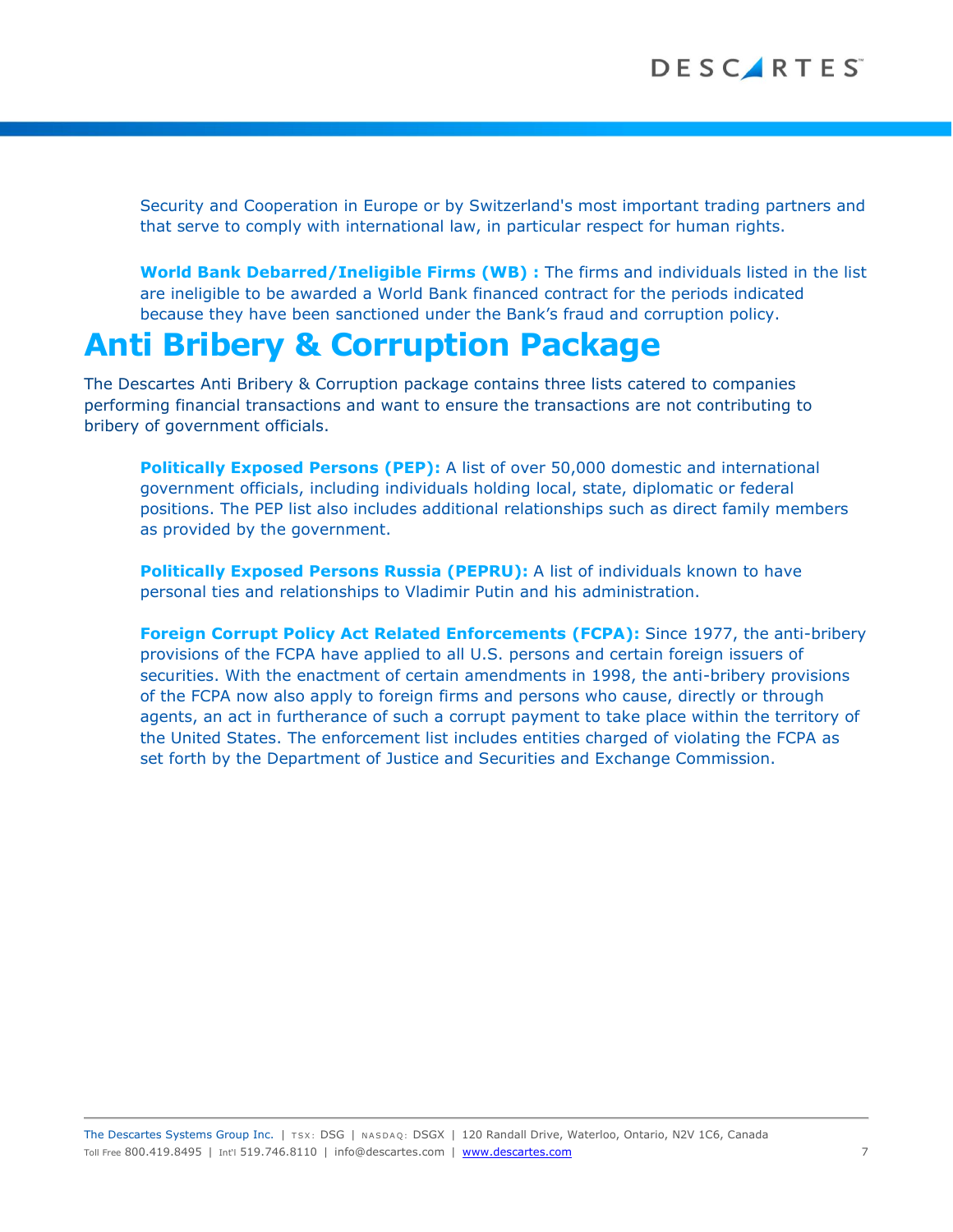# **Law Enforcement List Offering**

The Descartes Law Enforcement package consists nearly 30 lists of domestic and international wanted persons for a range of criminal activity from violent to white collar crimes. This package is recommended for companies performing business internationally and wanting to ensure that they are not doing business with criminals or fugitives.

**Air Force Fugitives (AFF):** A list of fugitives and deserters wanted by the United States Air Force.

**Army Most Wanted Fugitives (AMWF):** A list of fugitives and deserters wanted by the United States Army.

**Alcohol, Tobacco, Firearms and Explosives Most Wanted (ATFMW):** A list of individuals wanted by the US Bureau of Alcohol, Tobacco, Firearms and Explosives (ATF). Subjects on this list are chosen based on the severity of the crime, criminal history, threat level to society and belief that the publicity of the list will be of assistance in apprehending the wanted person.

**Australia Listed Terrorist Organizations (AULTO):** A list of entities designated by the Government of Australia as terrorist organizations due to preparation, planning, assisting or fostering of terrorist acts. The list also in contains individuals associated with known terrorist organizations.

**Canadian Border Services Agency Wanted List (CBSAW):** The individuals on this list are wanted by the Government of Canada on warrants issued under the Immigration and Refugee Protection Act (IRPA). These individuals are not authorized to enter or remain in Canada.

**Drug Enforcement Administration Most Wanted (DEAMW):** Individuals wanted by the US Drug Enforcement Administration for narcotics related crime.

**Environmental Protection Fugitives (EPAF):** This list includes individuals sought by the EPA's Criminal Investigation Division for environmental crimes that violate the US Federal Criminal Code.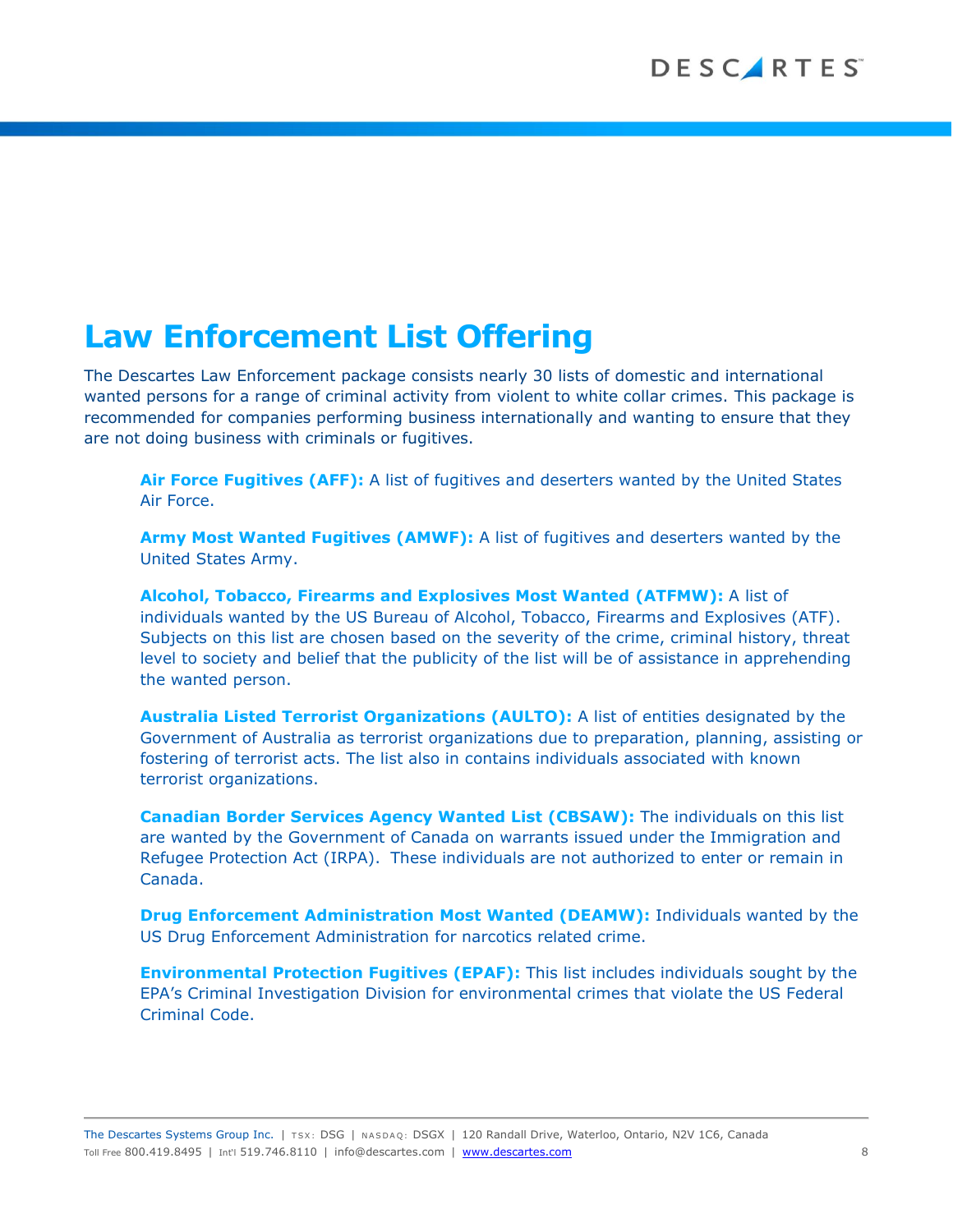**Europe's Most Wanted Fugitives (EUMWF):** Hosted by Europol, this list contains the most wanted criminal who have been charged with or convicted of serious crimes in Europe, such as murder, sexual exploitation of children, armed robbery and terrorism.

### **Law Enforcement List Offering**

**European Union Sanctions – Air Ban (EUSAB):** A list of airlines and logistics carriers banned from operating or subject to restrictions within the European Union.

**India Blacklisted Firms (INBLF):** Organizations banned by the Indian government from conducting business with the Indian Ministry of Defence.

**India Banned Terrorist Organizations (INBO):** Organizations designated by the government of India as terrorist organizations via the Unlawful Activities Prevention Act of 1967.

**Independent Commission Against Corruption Wanted List (ICACW):** Individuals wanted by the Hong Kong Independent Commission Against Corruption

**Immigration Customs and Enforcement Most Wanted (ICEMW):** Individuals wanted by the Immigration and Customs Enforcement Agency (ICE) for various crimes.

**Interpol Wanted Persons (INPOL):** A list of global criminals issued red notices by Interpol. Red Notices are issued for fugitives wanted either for prosecution or to serve a sentence. A Red Notice is a request to law enforcement worldwide to locate and provisionally arrest a person pending extradition, surrender, or similar legal action.

**National Crime Agency Most Wanted (NCAMW):** Fugitives wanted by the UK National Crime Agency.

**Naval Criminal Investigative Service Wanted Fugitives (NCIS):** A list of fugitives and deserters wanted by the United States Navy.

**Netherlands National Terrorism List (NNTL):** The national sanction list contains the names of individuals and organizations who are involved in terrorist activities. In accordance with UN Security Council Resolution 1373 (2001) their assets have been frozen, causing them to amongst other things no longer being able to withdraw money from their bank accounts, nor use their credit cards.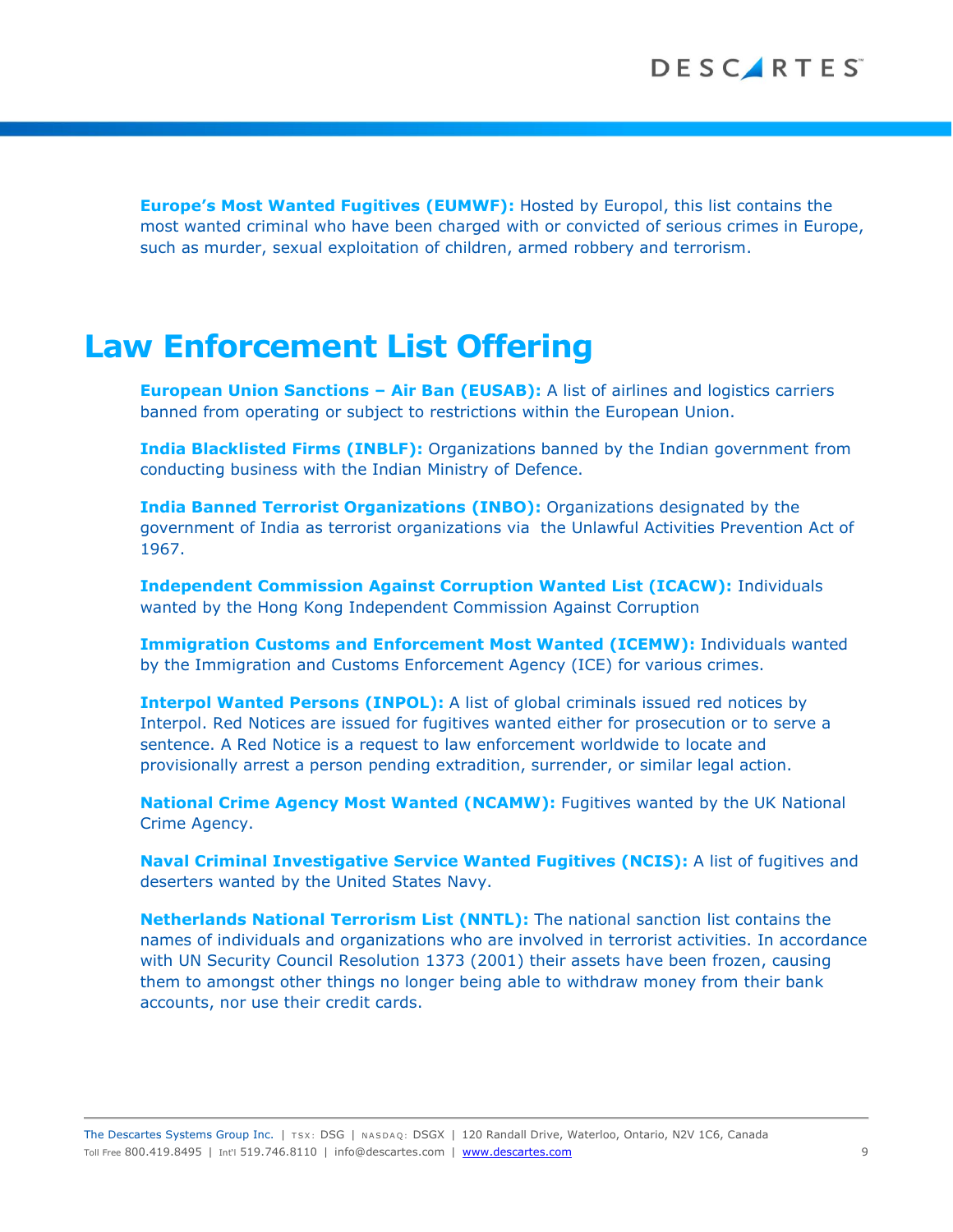**Narcotics Rewards Program (NRP):** The Narcotics Rewards Program was established by Congress in 1986 as a tool to assist the U.S. Government identify and bring to justice the major violators of U.S. narcotics laws responsible for bringing hundreds of tons of illicit drugs into the United States each year.

**New South Wales Most Wanted (NSWMW):** A list of individuals wanted by the Police Force of New South Wales.

### **Law Enforcement List Offering**

**NZ Wanted to Arrest List (NZWA):** A list of wanted persons published by the New Zealand Police. Also includes the NZ Police Ten 7 list.

**NZ UNSC 1373 Unilateral List (NZUNS):** A list of entities designated by New Zealand to have financed, participated in or recruited for terrorist organizations. This list includes entities listed autonomously by the New Zealand government.

**RCMP Most Wanted (RCMP):** A list of fugitives wanted by the Royal Canadian Mounted Police for various crimes.

**Russia International Terrorist Organizations (RUITO):** A list of organizations designated by Russian courts as terrorist organizations. This list is also available with original language data.

**Saudi Arabia Militants List (SAWM):** A consolidated list of militants believed to be outside of Saudi Arabia wanted by the Kingdom of Saudi Arabia. This includes entities on the following lists: 2, 9, 16, 19, 23, 26, 36, 47 & 85.

**Secret Service Most Wanted Fugitives (SSMWF):** A list of fugitives wanted by the Secret Service for various crimes.

**Singapore Terrorism Suppression (SGTS):** A list of entities designated by the Government of Singapore as being involved with terrorist organizations as established by the Terrorism Suppression of Financing Act.

**Turkey's Most Wanted Terrorist List (TRWTL):** A consolidated list of entities wanted by the Government of Turkey for their involvement with terrorist organizations. These includes entities on the following lists: Blue, Green, Grey, Orange & Red.

**United Arab Emirates Terrorist List (UAETL):** A list of entities designated as terrorist organizations by the United Arab Emirates.

**United Kingdom Proscribed Terrorist Groups (UKPTG):** A list of organizations proscribed as a terrorist organization under the Terrorism Act 2000. These are organizations believed to participate, prepare or encourage acts of terrorism.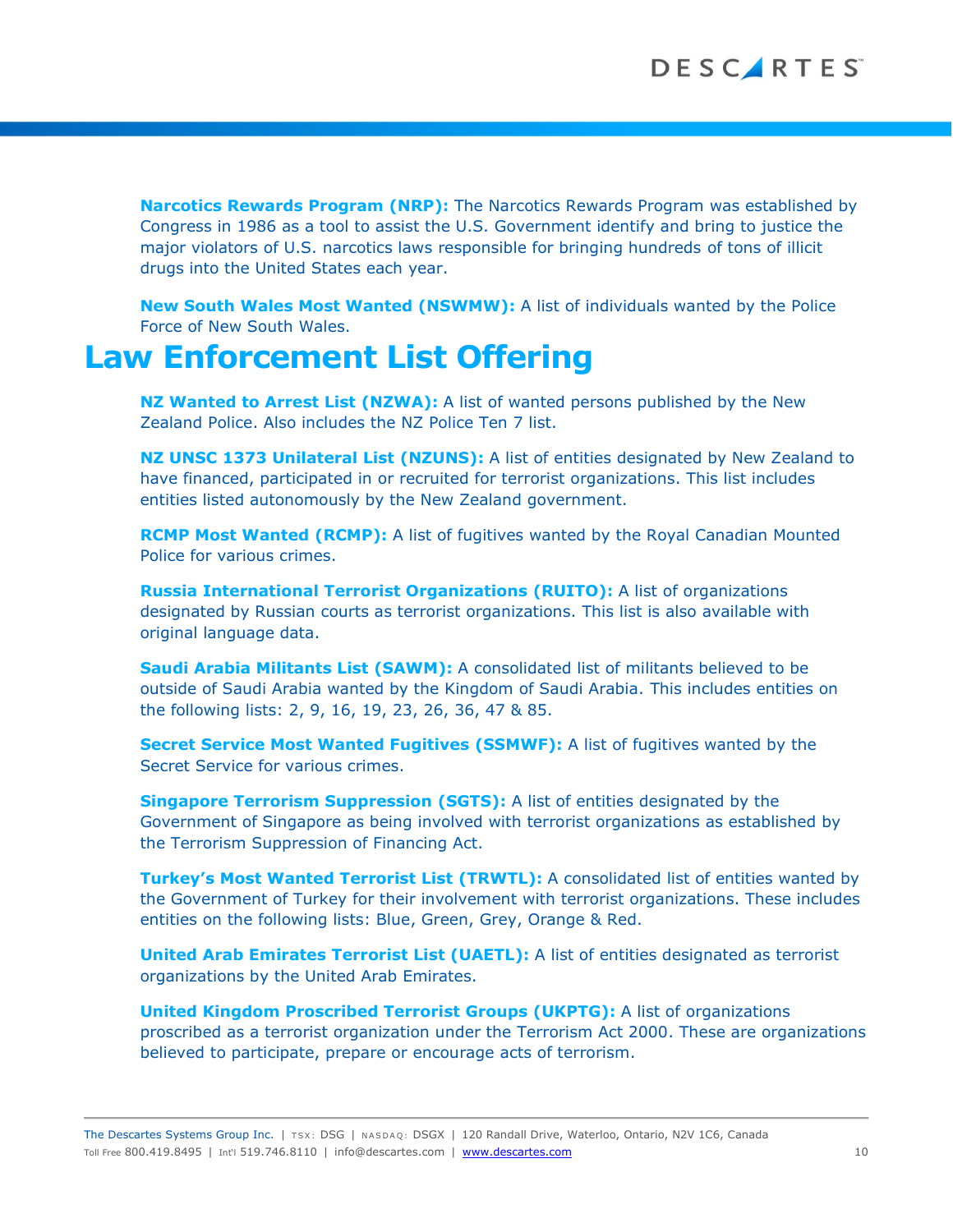**US Marshals Service – Profiled Fugitives (USMS):** The U.S. Marshals Service is the federal government's primary agency for fugitive investigations. The profiled fugitives list contains fugitives wanted by the US Marshals Service.

**USPS Most Wanted Statewide (USPIS):** A list of individuals wanted by the United States Postal Inspection Service for mail fraud related crimes.

# **Sanctions Related Risk List Offering**

The Descartes Sanction Related Risk package is suited for companies aiming to minimize their risk from the Office of Foreign Asset Control's (OFAC) 50% rule. The 50% rule states that if a OFAC designated SDN has 50% ownership or greater in any entity, that entity is also considered a denied party.

In order to provide this data, Descartes has partnered with Kharon. Kharon is a leading provider of research and data analytics on the networks, activities and jurisdictions targeted by global sanctions programs.

**Kharon 50% List (KH50/KH50U):** These are entities affected by the 50% rule placed by the Office of Foreign Assets Control (OFAC). Kharon maintains this data and tracks divestments and other ownership activity, as entities attempt to circumvent the 50% rule. The KH50 list covers companies owned by sanctioned actors on the following lists:

- OFAC: SDN, SSI, Non-SDN Menu Based Sanctions, CAPTA
- EU Consolidated Sanctions
- UK HM Treasury Sanctions

This list is also available with original language data.

**Kharon 10% List (KH10/KH10U):** These are entities that are minority owned by sanctioned actors (between 10-49% ownership). The KH10 list covers companies owned by sanctioned parties on the following lists:

- OFAC: SDN, SSI, Non-SDN Menu Based Sanctions, CAPTA
- EU Consolidated Sanctions
- UK HM Treasury Sanctions

This list is also available with original language data.

**Kharon Control Data (KHCD/KHCDU):** These are entities that are not formally owned but are controlled by sanctioned actors. This includes:

- Affiliates of sanctioned corporate entities and state-owned enterprises
- Front and Shell companies
- Companies with sanctioned senior leadership.
- Companies controlled by family members of sanctioned individuals.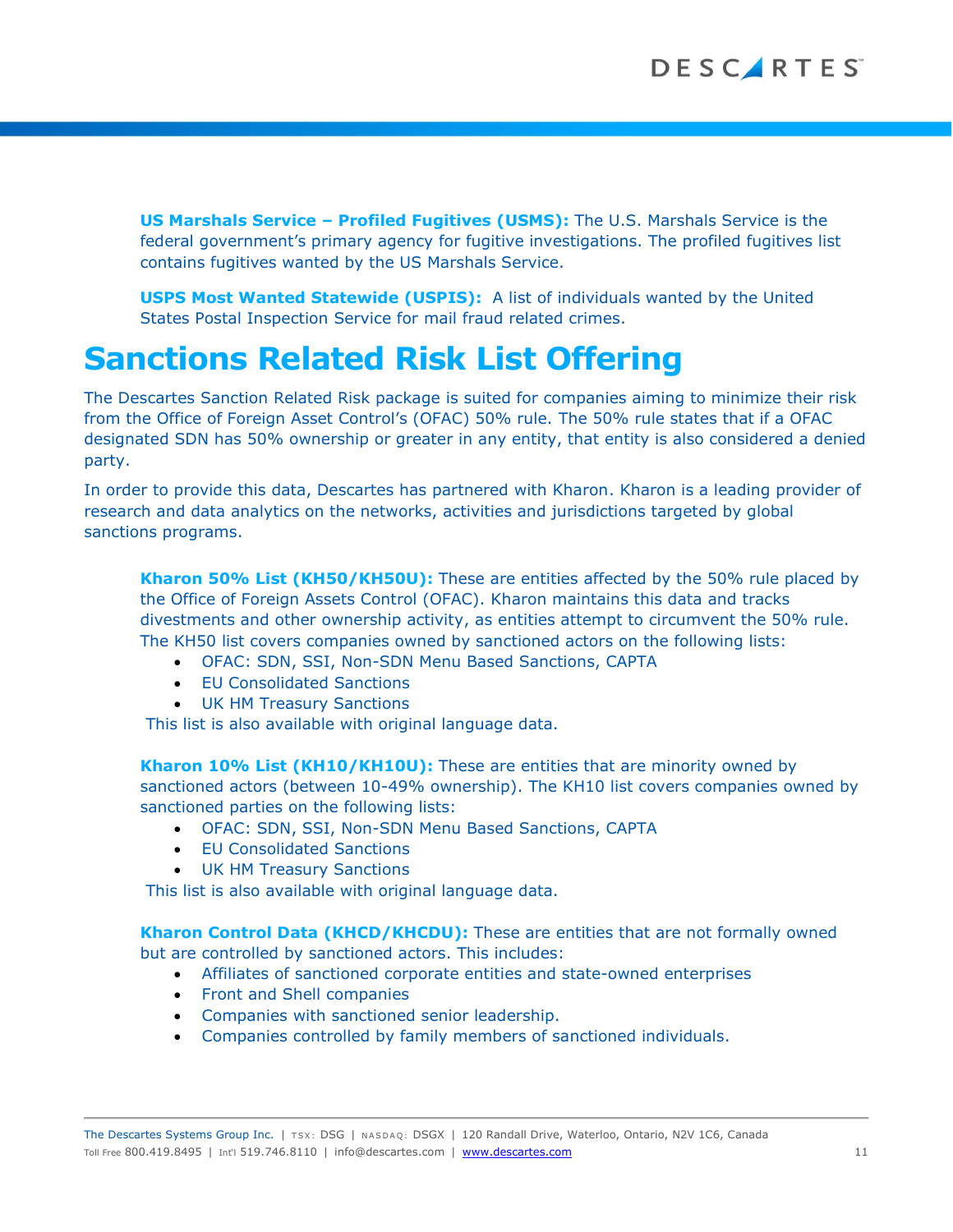This list is also available with original language data.

**Kharon Belarus State Owned Entities (BYSOE/BYSEU):** A list of entities owned or operated by the Government of Belarus. This list is also available with original language data.

### **Sanctions Related Risk List Offering**

**Kharon Russian State Owned Entities (RUSOE/RUSEU):** A list of entities owned or operated by the Russian Government. This list is also available with original language data.

**Venezuela State Owned Entities (VESOE/VESEU):** The US Department of Treasury has imposed sanctions on the Venezuelan government, and has extended those to entities that are 50% or more owned by the Venezuelan government. Descartes has partnered with Kharon in order to help our clients stay compliant with these sanctions. This list is also available with original language data.

**Kharon Military End User List (KHME/KHMEU):** The US Department of Commerce has issued restrictions and license requirements impacting any companies that are defined as "Military End Users" as described in the Export Administration Regulations. Kharon provides a deeper and more comprehensive list of Military End Users from China, Russia, Venezuela and Myanmar beyond what has been published by the US Government. This list is also available with original language data.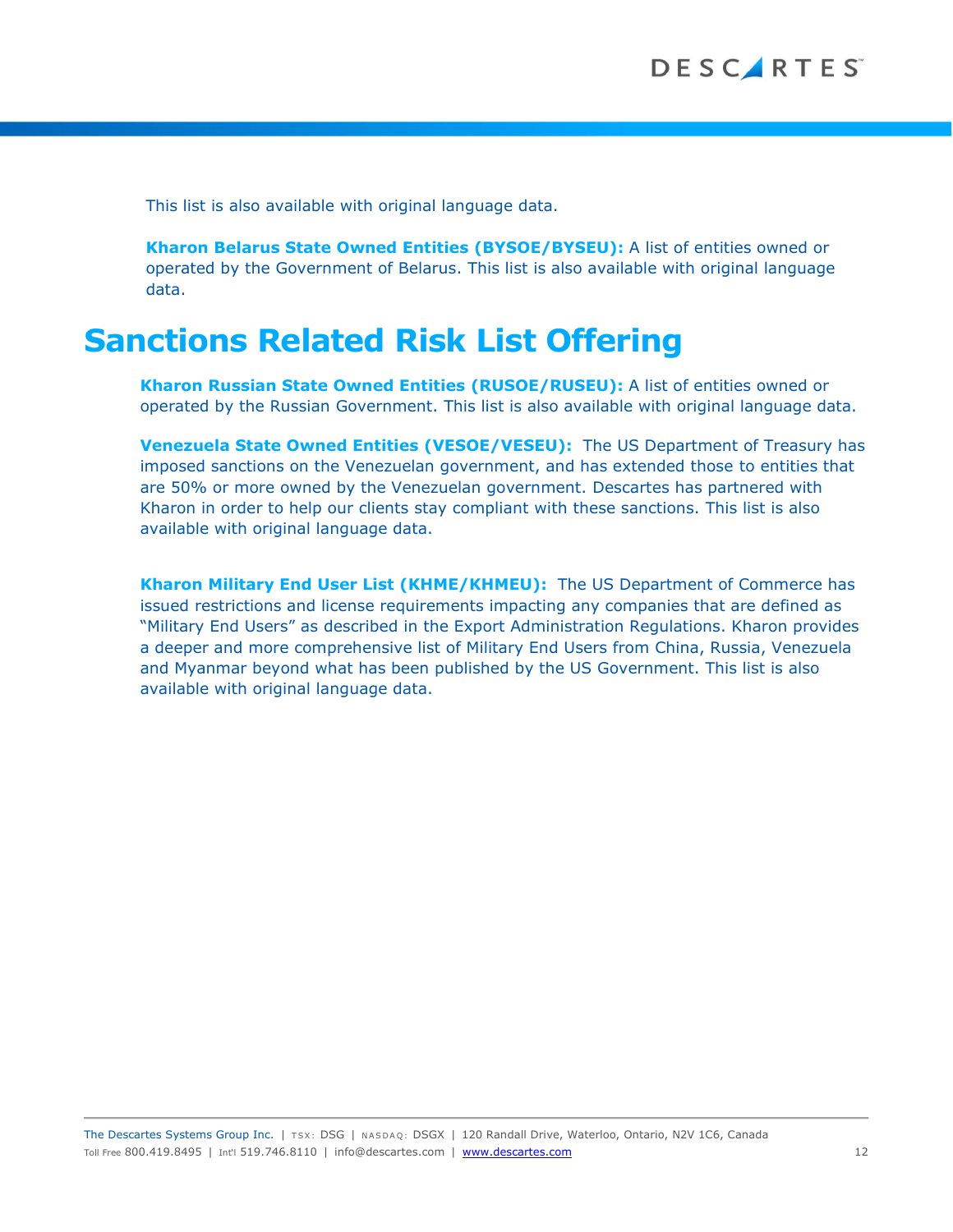# **Banking & Monetary Package**

The Descartes Banking and Monetary package consists 15 lists of domestic and international companies and persons that have engaged in fraudulent, corrupt, or obstructive practices. This package also consists of companies imposed with administrative sanctions for violating financial laws, market breaches or operating financial institutions without a license.

**British Columbia Securities Commission Investment Caution List (BCSC):** A list of entities that are connected to soliciting BC investors to buy unqualified investments. This list also includes brokerage firms that have not properly registered with the BC Securities Commission.

**China Insurance Regulatory Commission (CIRC):** The CIRC may impose fines, warnings and other administrative penalties within the insurance industry as part of the Administrative Punishment Law. This list contains penalized entities.

**China Securities Regulatory Commission (CSRC):** A list of sanctioned or penalized entities known for violations and misconduct in the securities and futures market.

**European Bank for Reconstruction and Development (EBRDS):** A list of entities which have become ineligible to be a counterparty to the European Bank due to corruption or fraud.

**Hong Kong Monetary Authority Fraudulent Websites (HKMA):** A list of fraudulent websites as reported by the Hong Kong Monetary Authority for the protection of the public.

**Inter-American Development Bank (IADB):** The firms and individuals listed below have been sanctioned for having engaged in fraudulent, corrupt, collusive, coercive or obstructive practices

**Iran Divestment and Sudan Scrutinized Companies (IDAUS):** A list of companies which participating US States will not invest or allow government contracts to. Currently, the following 18 states are included: Alaska, Arizona, California, Colorado, Connecticut, Florida, Georgia, Illinois, Iowa, Ohio, Maryland, Minnesota, Nevada, New Jersey, New York, North Carolina, Pennsylvania, Texas.

**Ireland Unauthorized Firms (IEUF):** Ireland requires companies providing financial services to register with the Central Bank of Ireland. This list contains individuals and companies that have not registered appropriately, and are not authorized to provide financial services.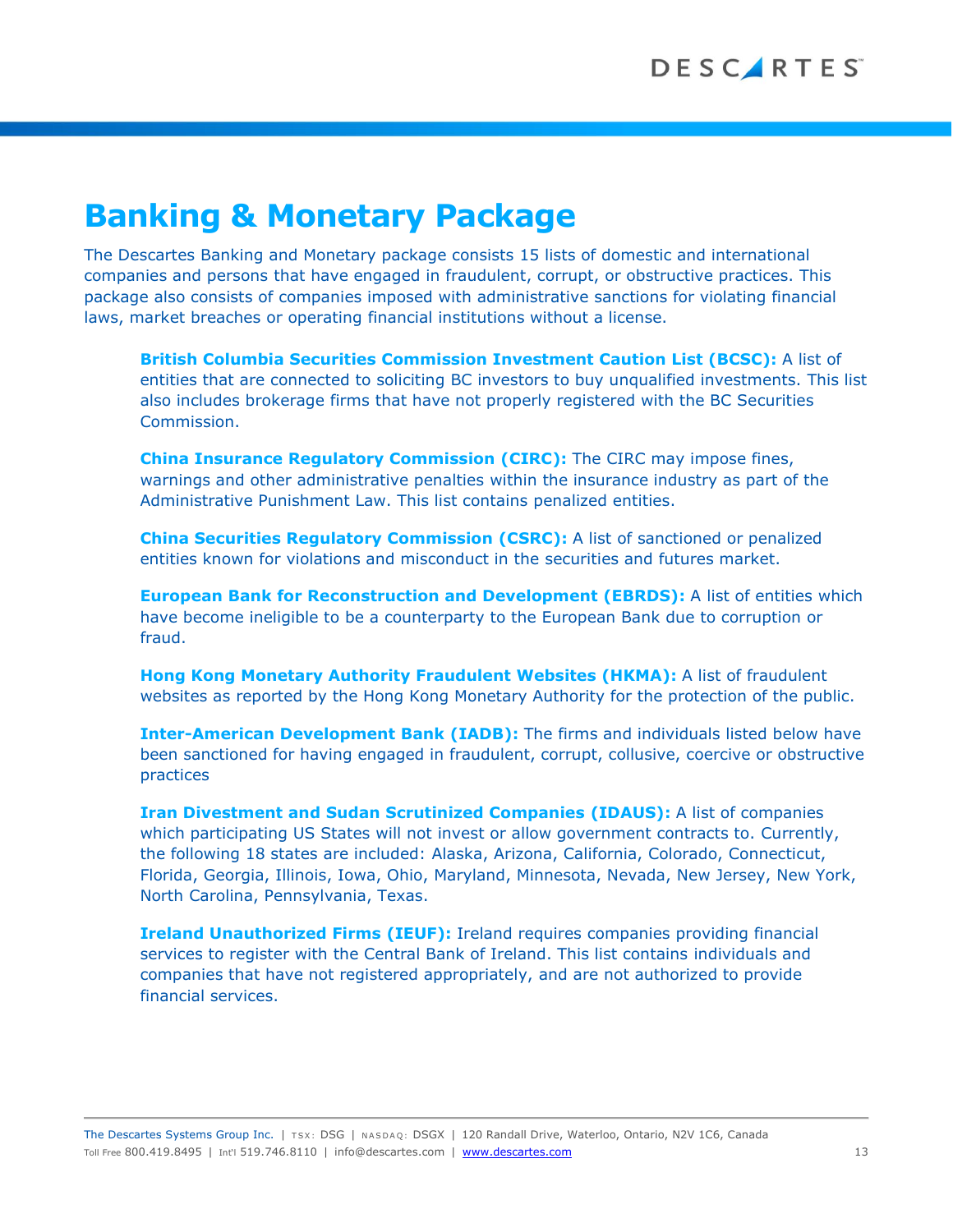# **Banking & Monetary Package**

**Monetary Authority of Singapore Enforcement Actions (MASEA):** A list of companies and individuals who the Monetary Authority of Singapore (MAS) have taken enforcement actions against due to breaches of laws and regulations administered by MAS.

**Monetary Authority of Singapore Investor Alert (MASIA):** A list of entities who pose as being licensed and regulated by the MAS, however are unregulated entities.

**Mexico National Banking Commission and Securities (MEX):** Entities with financial sanctions imposed by the Government of Mexico.

**Monetary and Financial Code France (MFCFR):** Under the Monetary and Financial Code, the French Government can freeze the resources of any entity that participates in terrorism and their direct and indirect legal entities.

**National Financial Sanctions Belgium (NFSBE):** A list of entities with frozen assets as set forth by the Belgian Government.

**Office of Comptroller of the Currency Unauthorized Banks (OCCUB):** A list of entities that engage in unauthorized banking activities within and outside of the United States.

**Poland Sanctions List (PLSL):** Poland has released a new autonomous sanctions list separate from the EU programs they follow. The new sanctions include the following restrictions for all entities listed:

- Freezing of all funds and economic resources
- Ban on provision of funds directly or indirectly to listed entities
- Disqualification from public procurement contracts
- Disqualification from public procurement contracts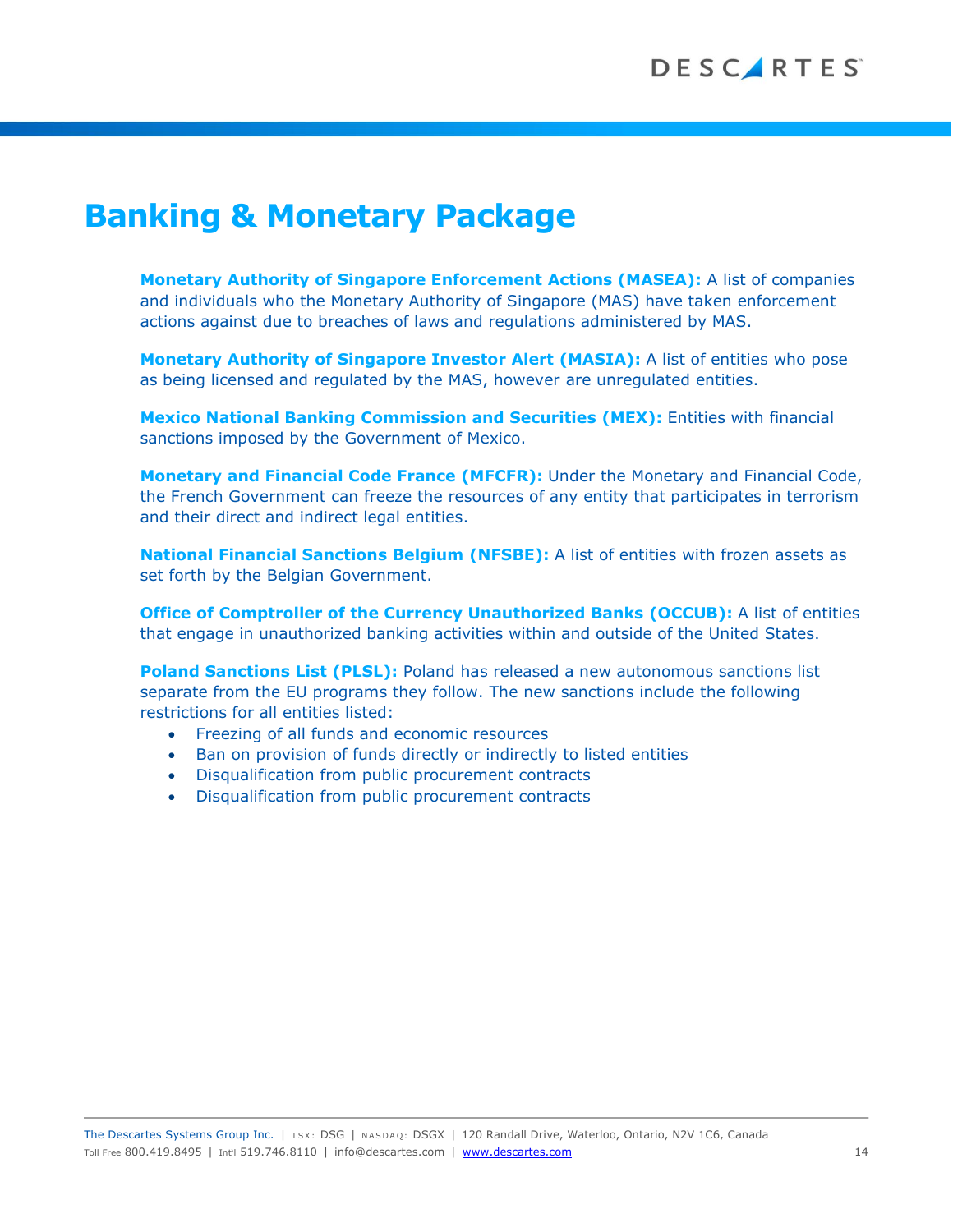# **Health & Human Services Package**

The Descartes Health & Human Services Package contains lists suitable for any company with relations to pharmaceutical, healthcare or medical equipment industries. This package is focused on domestic agencies, including the Food and Drug Administration, and Department of Health and Human Services.

**FDA Debarment List (FDADL):** Firms or individuals convicted of a felony under Federal law for misconduct relating to the development or approval of pharmaceutical drugs.

**Office of Inspector General List of Excluded Individuals/Entities (LEIE):** The Office of Inspector General's List of Excluded Individuals/Entities (LEIE) provides information to the health care industry, patients and the public regarding individuals and entities currently excluded from participation in Medicare, Medicaid, and all other Federal health care programs.

**NIH PHS Administrative Actions Listing (OIGMW):** The [PHS Administrative Action](http://ori.hhs.gov/ORI_PHS_alert.html)  [Bulletin Board](http://ori.hhs.gov/ORI_PHS_alert.html) includes the names of individuals who currently have administrative actions imposed against them by the Office of Research Integrity (ORI), the Assistant Secretary of Health and/or the Department of Health and Human Services (HHS).

**State Medical Exclusion Lists (SMEL):** A list of medical providers who have been excluded for misconduct. This is a consolidated list, compiled from individual states. The following states are covered within our SMEL list:

| Alabama         | <b>Illinois</b> | Minnesota             | Ohio                 |
|-----------------|-----------------|-----------------------|----------------------|
| Alaska          | Indiana         | <b>Mississippi</b>    | Pennsylvania         |
| Arizona         | Iowa            | Missouri              | South Carolina       |
| <b>Arkansas</b> | <b>Kansas</b>   | Montana               | <b>Tennessee</b>     |
| California      | Kentucky        | Nebraska              | <b>Texas</b>         |
| Connecticut     | Louisiana       | Nevada                | Washington           |
| Florida         | <b>Maine</b>    | <b>New Jersey</b>     | <b>West Virginia</b> |
| Georgia         | Maryland        | <b>New York</b>       | Wyoming              |
| Hawaii          | Massachusetts   | <b>North Carolina</b> |                      |
| Idaho           | Michigan        | North Dakota          |                      |

**Totally Restricted List for Clinical Investigators (TRLCI):** This list contains the names of clinical investigators who have been disqualified or "totally restricted." FDA may disqualify a clinical investigator if he/she has repeatedly or deliberately failed to comply with all applicable regulatory requirements or the clinical investigator has submitted false information to the FDA or the sponsor.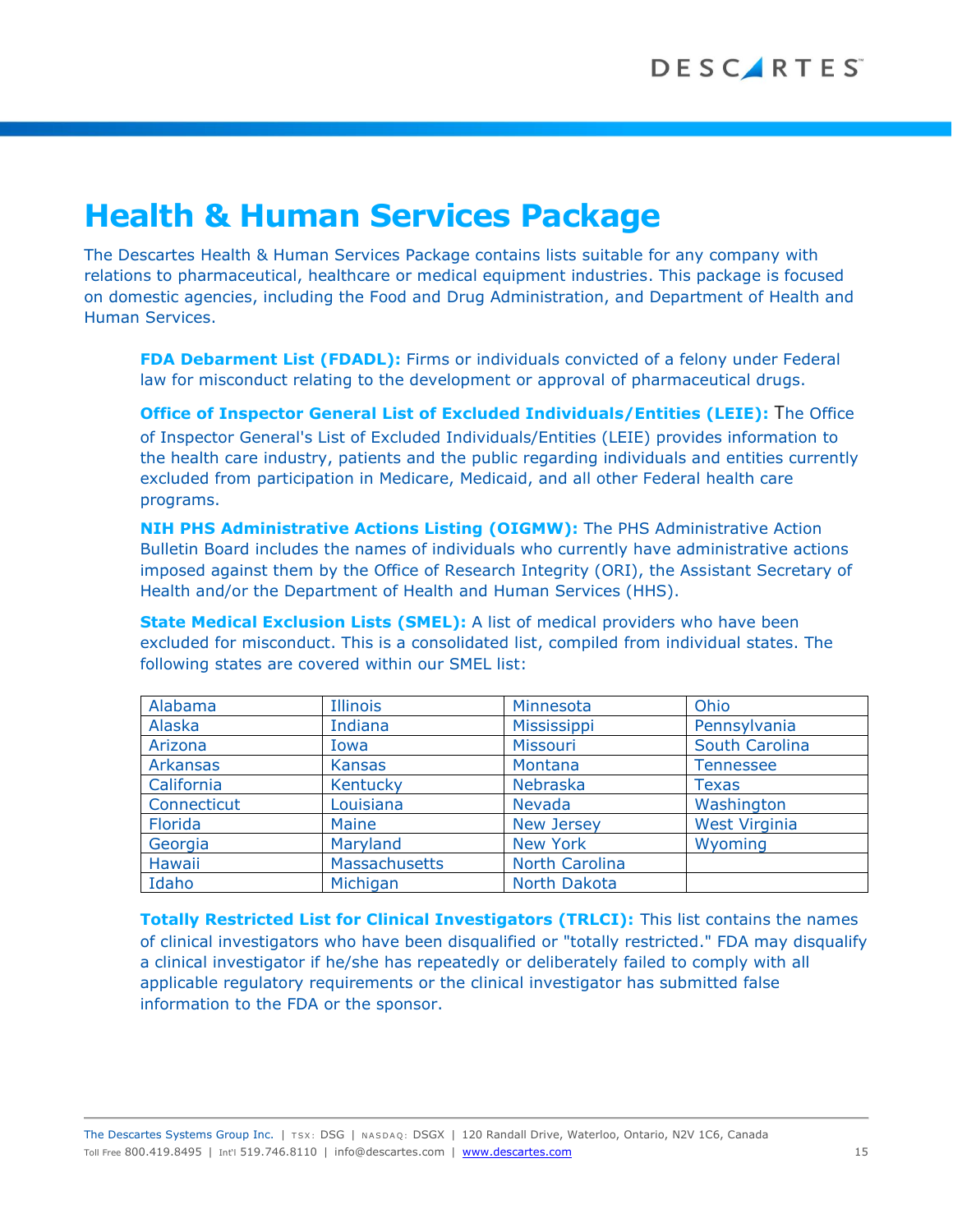# **Vessels Package**

The Descartes Vessels Package is recommended for companies that are looking to verify their logistics carriers are compliant. The Vessels package contains two major lists below:

**Coast Guard List of Prohibited Vessels (CLVP):** This list contains vessels which are banned from entering or transferring cargo at US ports. The list is updated via the Countering America's Adversaries Through Sanctions Act (CAATSA). Entities on this list will generally be vessels owned or operated by entities that are sanctioned, or are owned by countries or ports that do not properly enforce inspections on vessels going to and from North Korea.

**Norwegian Blacklist (NORBL):** This list is published by the Norwegian Directorate of Fisheries. They publish vessels which are known to have performed illegal fishing practices in Norwegian waters, and consequently are not allowed to receive licenses to be able to fish in Norwegian waters.

# **Mexico Package**

The Descartes Mexico Package currently contains one list, which is one of the largest single lists Descartes offers. This list is recommended for any companies performing financial transactions in Mexico.

**Servicio de Aministracion Tributaria Blacklist (SATMX):** The SATMX list is comprised of names and RFC numbers of entities who have tax debt due to the Mexican government, entities that issue fake invoices and tax receipts for non-existent operations, and entities involved in money laundering. Entities that cannot be located or contacted at their tax addresses are also added to the list. Specifically for this list, Descartes allows for screening against Registro Federal de Contribuyentes (RFC) numbers in addition to names and addresses as provided.

# **Brazil Package**

The Descartes Brazil Package currently contains two lists in Portuguese, and is well suited for companies conducting business in Brazil.

**Embargoed Areas Brazil (EMABR):** The Embargoed Areas list contains individuals and entities connected to illegal deforestation within Brazil. This list is only available in Portuguese.

**Dirty List Eradication of Slave Labor (DLESL):** This list contains companies that are known to have slave labor like conditions. This includes unhospitable working conditions, exhausting hours, forced labor and debt bondage.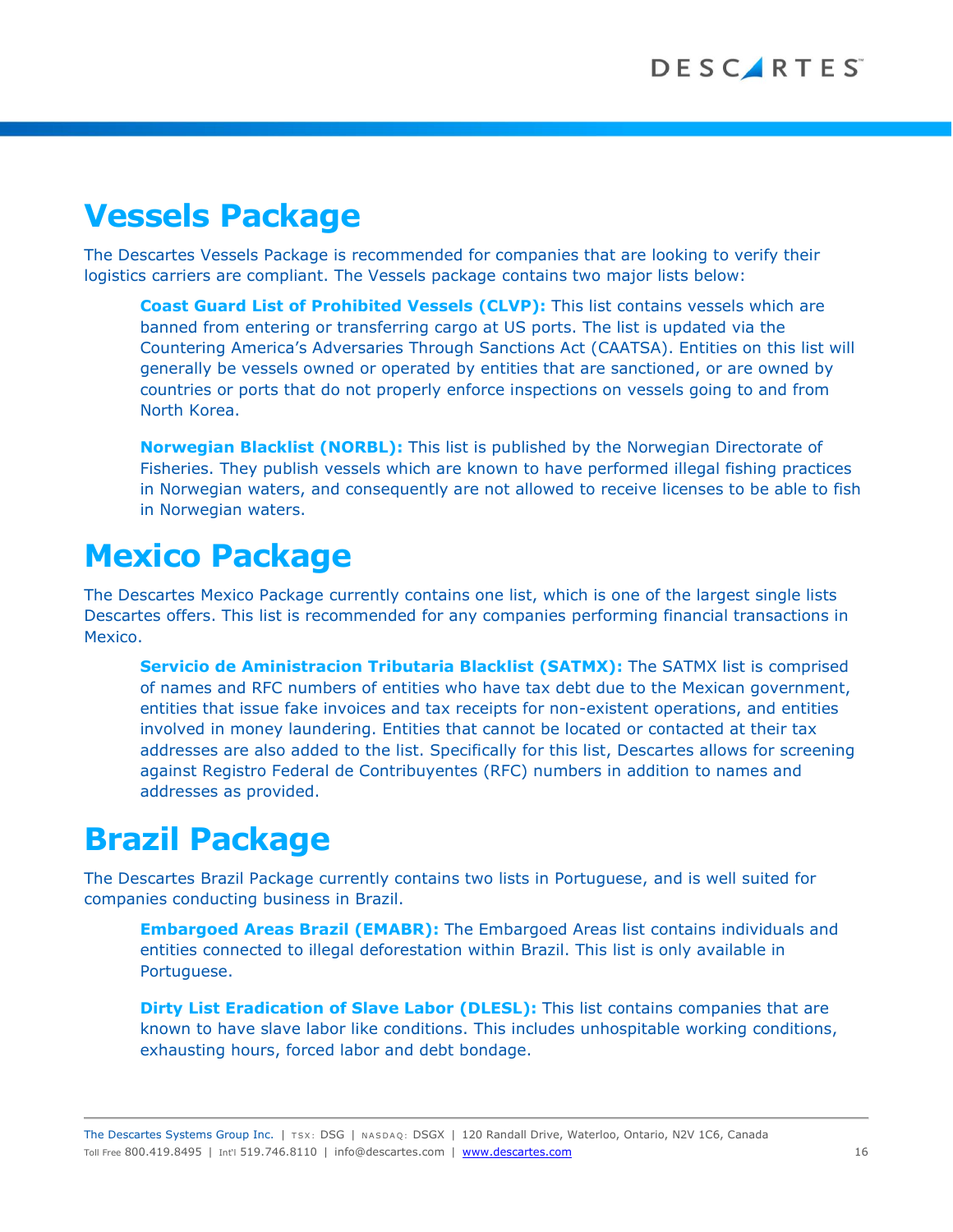# **China Package**

The Descartes China Package contains lists that originate in China and is recommended for any company with operations in Chinese territory.

### **Ministry of Foreign Affairs Retaliatory Sanctions List (MFACN):**

The Chinese Ministry of Foreign Affairs sanctions are aimed at individuals and entities from several countries as retaliatory measures. The named individuals, their immediate family members and associated businesses are restricted from entering or doing business in China.

### **Israel Package**

The Descartes Israel Package contains two counter terrorism lists in accordance with Israeli legislation.

### **Israel Counter Terror Financing Individuals (ICTFI):**

A list of individuals deemed by Israel to be "terrorists" as specified in the Israeli Counter Terrorism Law of 2016. This list contains a mixture of latin and Hebrew characters.

#### **Israel Counter Terror Financing Organizations (ICTFE):**

A list of organizations deemed by Israel to be "terror organizations" as specified in the Israeli Counter Terrorism Law of 2016. This list contains a mixture of latin and Hebrew characters.